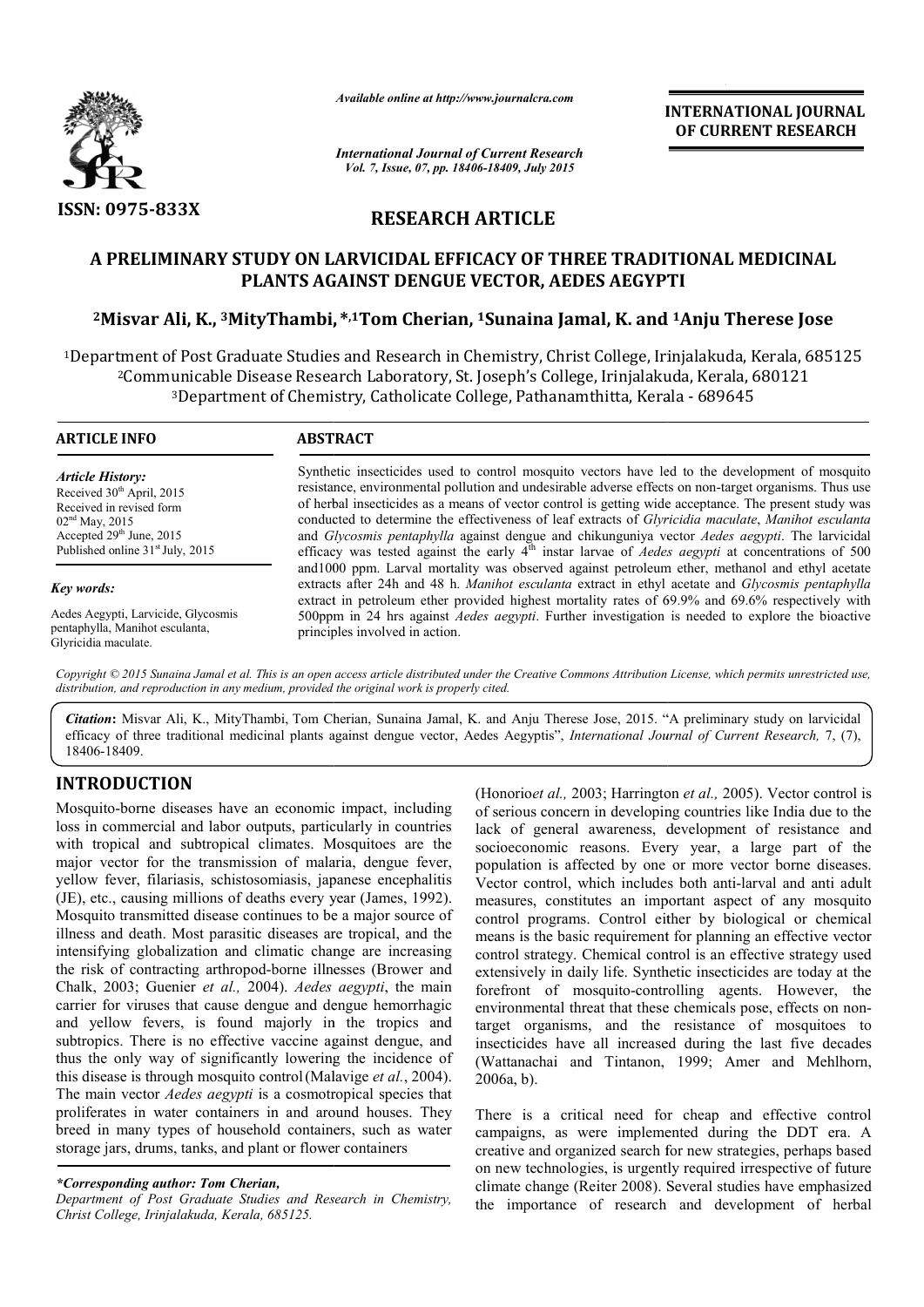substances for controlling mosquitoes (Shaala *et al.,* 2005). Their results may vary, but natural plant products may be a possible alternative to synthetic substances, as they are effective and compatible with human and animal life and the environment (Chaithong *et al.,* 2006).The plant materials are non-toxic to non-target animals, have no phytotoxic properties, and leave no residue in the environment. Scientists therefore have embarked on a mission to survey the flora extensively to discover more and more potential plants having insecticidal properties (Dwivedi and Kavitha, 2001). The present study investigated the larvicidal efficacy of *Gliricidia maculate, Manihot esculenta* and *Glycosmis pentaphylla* against *Aedes aegypti*.

### **MATERIALS AND METHODS**

#### **Phytoextraction**

The dried leaves of *Gliricidia maculate, Manihot esculenta* and *Glycosmis pentaphylla* were mechanically grinded to get fine powder. 20g of dried powder were taken within a thimble made of filter paper. The solvent (250 ml of ethanol or petroleum ether or ethyl acetate) was added to a round bottom flask, which is attached to a Soxhlet extractor and condenser on an isomantle. The crushed plant material was loaded into the thimble, which is placed inside the Soxhlet extractor. The side arm is lagged with glass wool. The solvent was heated using the isomantle and began to evaporate, moving through the apparatus to the condenser. The condensate then drips into the reservoir containing the thimble. Once the level of solvent reaches the siphon it pours back into the flask and the cycle begins again. The process should run for a total of 24 hours. Once the process has finished, the ethanol should be evaporated, leaving a small yield of extracted plant material (about 2 to 3 ml) in the glass bottom flask. The mass of this remaining extract is measured and stored in an air tight bottle for further experiment.

#### **Mosquito Larvae**

Larvae of *Aedes aegypti* were reared in plastic trays (36x24x7) containing dechlorinated water. Larvae were fed a diet of yeast and powdered dog biscuits in the ratio of 2:1, kept at  $26 \pm 2^{\circ}$  C and 75% - 80% relative humidity, with a photoperiod of 12:12 Light and Dark h for the larval growth. Early fourth instar larvae were used for bioassay.

#### **Larval bioassay**

Larval bioassays were performed according to the standard guidelines of WHO (2005). Stock solutions of the solvent extracts were prepared and used to make different concentrations. Twenty five larvae were introduced into a 500 ml beaker containing 249 ml of water with one ml of acetone dissolved with desired concentration of the extract. A minimum of three replicates were kept for each concentration along with the control. Mortality was recorded after 24 and 48h at  $26^{\circ}$  C.

### **Data analysis**

The control mortality was corrected using Abbott's (1925) formula, if mortality was between 5-20%. Standard deviations were calculated to pool the bioassay data of duplicates.

### **RESULTS**

The relative larvicidal efficacy of three plants extracted in different solvents were recorded (Table 1, 2 and 3). Among them, *Manihot esculanta* extract in ethyl acetate and *Glycosmis pentaphylla* extract in petroleum ether provided highest mortality rates of 69.9% and 69.6% respectively against *Aedes aegypti*. The mortality rates considerably varied between two test concentrations taken for bioassay such as 500 and 1000 ppm. Ethyl acetate extract of *Manihot esculenta* shows highest variation between 500 and 1000ppm at 24 hrs.

**Table 1. Percentage of larvicidal efficacy of** *Glycosmis pentaphylla* **leaf extracts against** *Aedes aegypti*

| Extracts        | Concentration in ppm |                    |                    |                    |
|-----------------|----------------------|--------------------|--------------------|--------------------|
|                 | 500                  |                    |                    | 1000               |
|                 | <b>%</b> mortality   | <b>%</b> mortality | <b>%</b> mortality | <b>%</b> mortality |
|                 | 24 hour              | 48 hour            | 24 hour            | 48 hour            |
| Ethyl Acetate   | $52.05 \pm 0.05$     | $80.09 + 0.09$     | $61.75 + 0.75$     | $79.99 + 0.99$     |
| Methanol        | $42.03 \pm 0.03$     | $65.23 \pm 0.23$   | $81.21 \pm 0.21$   | 88.09±0.09         |
| Petroleum Ether | $69.6 \pm 0.20$      | $80.10 \pm 0.10$   | $75.20 \pm 0.20$   | $90.40 \pm 0.40$   |

|  | Table 2. Percentage of larvicidal efficacy of Manihot esculenta leaf extracts against Aedes aegypti. |  |
|--|------------------------------------------------------------------------------------------------------|--|
|  |                                                                                                      |  |

| Extracts        | Concentration in ppm |                    |                    |                    |  |      |
|-----------------|----------------------|--------------------|--------------------|--------------------|--|------|
|                 | 500                  |                    |                    |                    |  | 1000 |
|                 | <b>%mortality</b>    | <b>%</b> mortality | <b>%</b> mortality | <b>%</b> mortality |  |      |
|                 | 24 hour              | 48 hour            | 24 hour            | 48 hour            |  |      |
| Ethyl Acetate   | $69.9 \pm 0.00$      | $82.06 \pm 0.06$   | $78.4 \pm 0.4$     | $89.06 \pm 0.06$   |  |      |
| Methanol        | $54.6 \pm 0.6$       | $79.08 \pm 0.08$   | $66.00 \pm 0.00$   | $71.09 \pm 0.09$   |  |      |
| Petroleum Ether | $58.6 \pm 0.6$       | $82.10 \pm 0.10$   | $68.8 \pm 0.80$    | $73.00 \pm 0.00$   |  |      |

**Table 3. Percentage of larvicidal efficacy of** *Glyricidia maculate* **leaf extracts against** *Aedes aegypti*

|                 | Concentration in ppm |                    |                    |                    |  |
|-----------------|----------------------|--------------------|--------------------|--------------------|--|
| Extracts        | 500                  |                    | 1000               |                    |  |
|                 | <b>%</b> mortality   | <b>%</b> mortality | <b>%</b> mortality | <b>%</b> mortality |  |
|                 | 24 hour              | 48 hour            | 24 hour            | 48 hour            |  |
| Ethyl Acetate   | $30.72 \pm 0.72$     | $37.70 \pm 0.70$   | $32.31 \pm 0.31$   | $49.08 \pm 0.08$   |  |
| Methanol        | $46.09 \pm 0.09$     | $65.03 \pm 0.03$   | $27.70 \pm 0.70$   | $59.20 \pm 0.20$   |  |
| Petroleum Ether | $33.03 \pm 0.03$     | $47.08 \pm 0.08$   | $36.07 \pm 0.07$   | $62.03 \pm 0.03$   |  |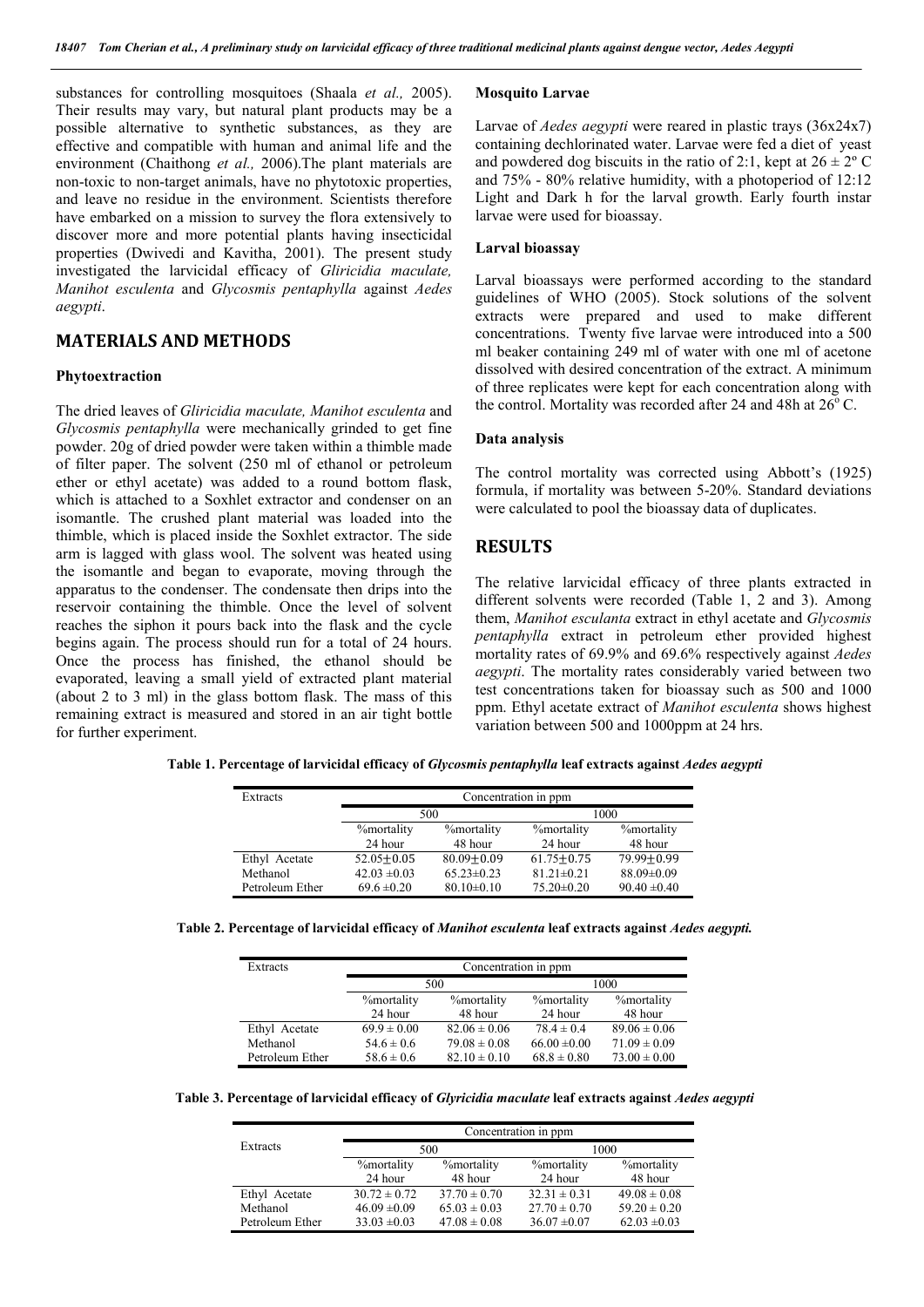In general, it is observed that the methanolic extracts show highest variation in mortality between 500ppm and 1000ppm at 24 hrs. Mortality rate increases to more than 90% in 1000 ppm while it remains around 30%in 500 ppm. Different extracts of the same plant have also shown similarity in mortality percentages. *Gliricidia maculate* extract in ethyl acetate & petroleum ether and *Manihot esculanta* extract in ethyl acetate provided the least mortality rates of 30.72% and 33.03%.

# **DISCUSSION**

According to Bowers *et al*. (1995) the screening of locally available medicinal plants for mosquito control would reduce dependence on expensive imported products and stimulate local efforts to enhance public health. The biological activity of these plant extracts might be due to the various compounds, including phenolics, terpenoids and alkaloids existing in plants (Park *et al.*, 2000). These compounds may jointly or independently contribute to produce larvicidal activity against mosquito larvae. The results came out of the current investigation is also promising and comparable to earlier reports. Sharma *et al*.in 2005 studied the acetone extract of *Neriumindicum* and *Thenus orientalis* with LC<sub>50</sub> values of 200.87, 127.53, 209.00, and 155.97 ppm against the larvae of *An. Stephensi* and *Cx. Quinque fasciatus* respectively. Singh and Bansal (2003) have tested the aqueous extracts of different parts of *Solanum xanthocarpum* against the larvae of a few mosquito species. The efficacy of water extract of citrus-seed extract showed  $LC_{50}$  values of 135, 319.40 and 127, 411.88 ppm against the larvae of *Ae. Aegypti* and *Cx. Quinque fasciatus* (Sumroiphon *et al.,* 2006)*.*

The benzene extracts of *C. vulgaris* exerted 100% mortality at 250 ppm, a very low hatchability (11.8%) at 200 ppm, and complete ovicidal activity at 300 ppm. The fraction I at 80 ppm exerted a very low hatchability rate of 3.2% followed by fraction II (6.9%), and fractions III and IV afforded 4.9% and 5.3% hatchability recorded against *Anopheles stephens i*and *Aeades aegypti* respectively. The results of this study also open the possibility for further investigations of the efficacy of larvicidal properties of plant extracts, which in turn raise the opportunity for eco-friendly control of mosquito vectors by herbal insecticides.

### **Acknowledgement**

Authors thank the Communicable Disease Research Laboratory, St. Joseph's College, Irinjalakuda, for the technical help.

## **REFERENCES**

- Abbot, W.S., 1925. A method of computing the effectiveness of an insecticide. *J. Con. Entomol*., 18: 265-267.
- Amer, A., Mehlhorn H. 2006a. Larvicidal effects of various essential oils against Aedes, Anopheles, and Culex larvae (Diptera, Culicidae). *Parasitol Res*., 99:466–472.
- Amer, A., Mehlhorn, H. 2006b. Repellency effect of forty-one essential oils against Aedes, Anopheles, and Culex mosquitoes. *Parasitol Res*., 99:478–490.
- Bowers, W.S., Sener, B., Evans, P. H., Bingol, F. and Erdogan, I. 1995. Activity of Turkish medicinal plants against

mosquitoes *Aedesaegypti*and *Anopheles gambiae*. Insect Science Applications, 16(3/4): 339-342.

- Brower, J. and Chalk, P. 2003. The global threat of new and re-emerging infectious diseases: reconciling U.S. National Security and Public Health Policy. RAND Report MR-1602-C.http://rand.org/publications/MR/MR1602.Accessed on 24th May 2009.
- Chaithong, U., Choochote, W., Kamsuk, K., Jitpakdi, A., Tippawangkosol, P., Champakaew, D., Tuetun, B. and Pitasawat, B. 2006. Larvicidal effect of pepper plants on *Aedesaegypti* (L.)(Diptera: Culicidae). *J Vector Ecol*., 31: 138-144.
- Dwivedi, S.C. and Kavitha, K.C. 2001. Ricinuscommunis: a potential larvicide for mosquitoes. *Pestology.,* 25:48–50, Entomology*,* 93(2): 331-335.
- Guenier, V., Hochberg, M. andGue'gan, J.F. 2004.Ecology drives the worldwide distribution of human diseases. *PLoSBiol.,* 2:740– 746.
- Harrington, L.C., Scott, T.W. and Lerdthusnee, K. 2005.Dispersal of the dengue vector *Aedesaegypti* within and between rural communities. *Am J Trop Med Hyg.,* 72:209–220.
- Honorio, N.A., Da Silva, W.C., Leite, P.J., Gonçalves, J.M., Lounibos, L.P. and Lourenço-de-Oliveira, R. 2003. Dispersal of *Aedesaegypti* and *Aedesalbopictus* (Diptera: Culicidae) in an urban endemic dengue area in the State of Rio de Janeiro. Brazil Memorias do InstitutoOswaldo Cruz 98:191–198.
- James, A.A. 1992. Mosquito molecular genetics: the hands that feed bite back. Science 257:37–38.
- Malavige, G.N., Fernando, S., Fernando, D.J. and Seneviratne, S.L. 2004. Dengue viral infections.Postgrad. *Med. J.,* 80: 588-601.
- Mullai, K., Jebanesan, A., Pushpanathan, T. 2008.Effect of bioactive fractions of *Citrullus vulgaris* Schrad.leaf extract against *Anopheles stephensi*and *Aedesaegypti*. *Parasitol Res.,* 102(5):951– 955.
- Park, I. K., Lee, H. S., Lee, S.G., Park, J. D. and Young-JoonAhn. 2000. Antifeeding Activity of Isoquinoline Alkaloids Identified in *Coptis japonica* Roots Against *Hyphantriacunea*(Lepidoptera: Arctiidae) and *Agelasticacoerulea* (Coleoptera: Galerucinae) *Journal of Economic Entomology*, 93(2): 331-335.
- Reiter, P. 2008. Global warming and malaria: knowing the horse before hitching the cart. *Mal J* 11(7 Suppl 1):S3.
- Shaalan, EA-S., Canyon, D., Younes, M.W.F., Abdel-Wahab, H. and Mansour, A-H. 2005. A review of botanical Phytochemicals with mosquitocidal potential. *Environ Int.*31: 1149-1166.
- Sharma, P., Mohan, L., Srivastava, C.N. 2005. Larvicidalpotential of *Neriumindicum*and *Thujaoriertelis* extracts against malaria and Japanese encephalitisvector. *J Environ Biol*; 26(4): 657–660.
- Singh, K.V., Bansal, S.K.2003.Larvicidal properties of a perennial herb *Solanumxanthocarpum*against vectors of malaria and dengue/DHF.*CurrSci*; 84: 749-51.
- Sumroiphon, S., Yuwaree, C., Arunlertaree, C., Komalamisra, N., Rongsriyam, Y. 2006.Bioactivity of citrus seed for mosquito-borne diseases larval control. *Southeast Asian J Trop Med PublicHealth*; 37(3):123–127.